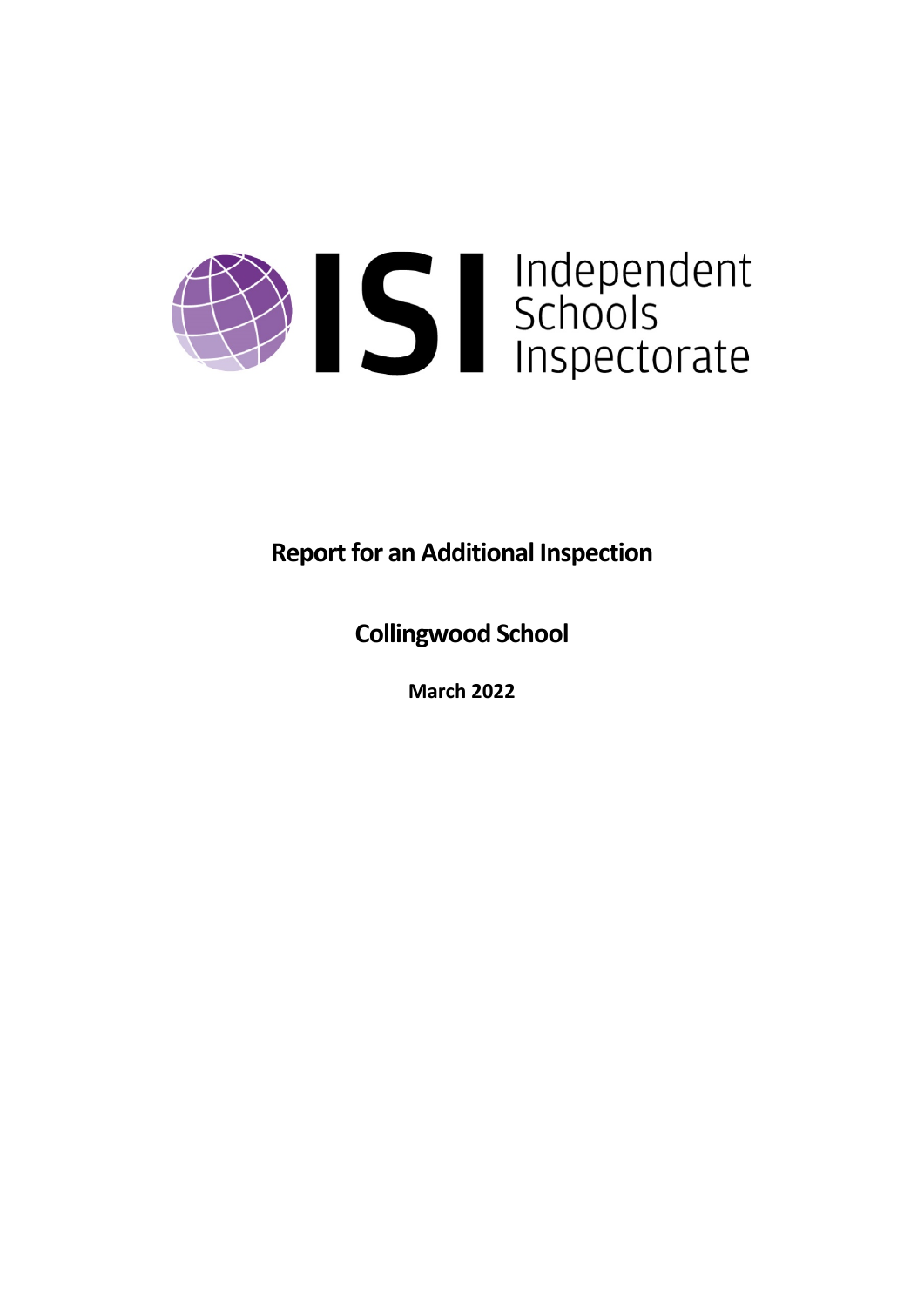| <b>School</b>            | Collingwood School                                    |    |                                    |    |
|--------------------------|-------------------------------------------------------|----|------------------------------------|----|
| <b>DfE</b> number        | 319/6052                                              |    |                                    |    |
| <b>Address</b>           | 3 Springfield Road<br>Wallington<br>Surrey<br>SM6 OBD |    |                                    |    |
| <b>Telephone number</b>  | 0208 647 4607                                         |    |                                    |    |
| <b>Email address</b>     | schooloffice@collingwoodschool.org.uk                 |    |                                    |    |
| <b>Headmaster</b>        | Mr Leigh Hardie                                       |    |                                    |    |
| Proprietor               | Inspired Learning Group Limited                       |    |                                    |    |
| Age range                | 2 to 11                                               |    |                                    |    |
| Number of pupils on roll | 127                                                   |    |                                    |    |
|                          | <b>EYFS</b>                                           | 43 | <b>Years 1 and</b><br>$\mathbf{2}$ | 26 |
|                          | Years 3 to 6                                          | 58 |                                    |    |
| Date of visit            | 7 March 2022                                          |    |                                    |    |

# **School's details**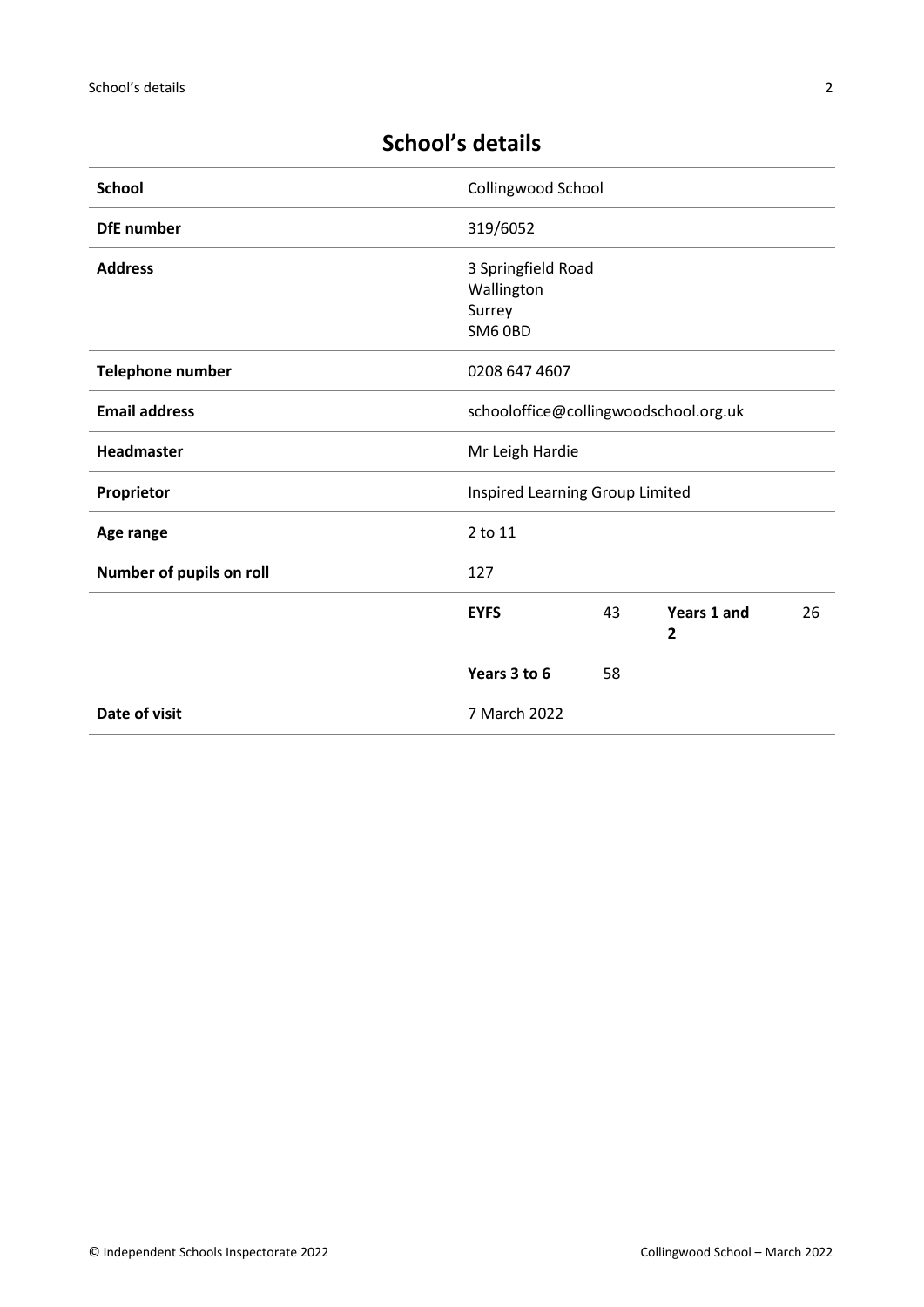# **1. Introduction**

### **Characteristics of the school**

1.1 Collingwood School is an independent co-educational day school. Since 2012, the school has operated from its present site in the London borough of Sutton. The school is proprietorial, overseen by the Inspired Learning Group Limited. It includes an Early Years Foundation Stage (EYFS) setting. The school has identified 25 pupils as having special educational needs and/or disabilities (SEND). No pupil has an education, health and care plan. English as an additional language for 19 pupils. The school's previous inspection was a focused compliance and education quality report in November 2019.

### **Purpose of the visit**

1.2 This was an unannounced additional inspection at the request of the Department for Education (DfE) which focused on the school's compliance with the Education (Independent School Standards) Regulations 2014 (ISSRs) and the requirements of the Early Years Statutory Framework.

| Regulations which were the focus of the visit                                       | <b>Team judgements</b> |  |
|-------------------------------------------------------------------------------------|------------------------|--|
| Part 3, paragraph 7 (safeguarding)                                                  | Met                    |  |
| Part 3, paragraph 11 (health and safety)                                            | Met                    |  |
| Part 3, paragraph 13 (first aid)                                                    | Met                    |  |
| Part 3, paragraph 14 (supervision of pupils)                                        | Met                    |  |
| Part 3, paragraph 16 (risk assessment)                                              | Met                    |  |
| Part 4, paragraphs 18 to 21 (suitability of staff, supply staff and<br>proprietors) | Met                    |  |
| Part 6, paragraph 32(1)(c) (provision of information)                               | Met                    |  |
| Part 7, paragraph 33 (complaints procedure)                                         | Met                    |  |
| Part 8, paragraph 34 (leadership and management)                                    | Met                    |  |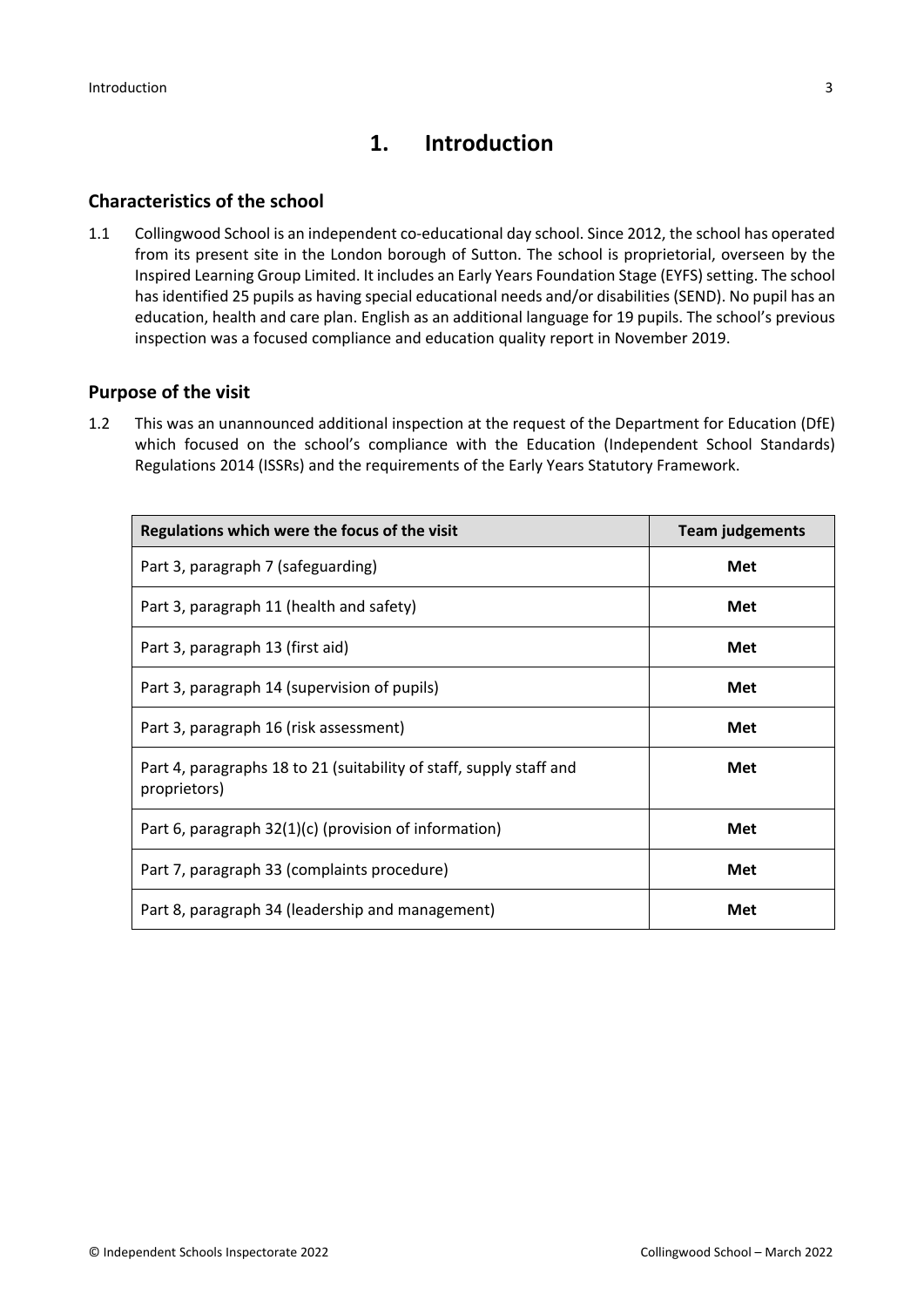## **2. Inspection findings**

### **Welfare, health and safety of pupils – safeguarding [ISSR Part 3, paragraph 7]**

#### **Safeguarding policy**

- 2.1 The school meets the requirements.
- 2.2 The school has an appropriate policy for safeguarding which provides suitable arrangements to safeguard and promote the welfare of pupils at the school.

#### **Safeguarding implementation**

- 2.3 The school meets the standard.
- 2.4 The school implements its safeguarding arrangements effectively. It teaches pupils about how to keep safe and encourages them to share any concerns or worries they might have. This includes promoting a culture of listening to pupils. The school ensures that pupils receive a response when they express concerns and appropriate action is taken when necessary. This was confirmed during interviews with staff and by records of safeguarding. The designated safeguarding lead (DSL) and deputy DSL are suitably trained, hold senior positions within the school and provide sufficient coverage for the whole school, including in the EYFS. They ensure that any concerns that are reported to the safeguarding team are referred to external agencies when appropriate, in line with current statutory guidance and locally agreed inter-agency procedures. Records of safeguarding are kept appropriately. Pupils are given suitable guidance on staying safe online and the school has sufficient filtering and monitoring procedures in place to ensure appropriate use of technology. Control of the use of technology in the EYFS is appropriate.
- 2.5 All staff are suitably trained in line with locally agreed procedures. They understand the different types of child-on-child abuse, including in relation to pupils with SEND, and are suitably aware of issues relating to inappropriate touching or sexual harassment at all ages. There is effective liaison with external agencies including referral to Child and Adolescent Health Services (CAMHS). Pupils' mental health needs are attended to appropriately. There are suitable arrangements for whistleblowing and an appropriate staff code of conduct. Interviews with staff confirmed effective understanding of these and willingness to take related action should the need arise. The school has ensured suitable arrangements are in place during the COVID-19 pandemic to maintain all safeguarding requirements.
- 2.6 The member of the proprietary body responsible for safeguarding meets regularly with the school safeguarding team in order to maintain effective oversight of safeguarding policies and their implementation across the school, including in the EYFS. Reports are given regularly to the board by this figure and the DSL. These highlight relevant details of any safeguarding incidents. This ensures that the proprietor retains an appropriate level of understanding and is able to provide effective scrutiny and oversight, including ensuring recruitment checks on new staff are undertaken. In addition to continuous monitoring, a suitable annual review of safeguarding is undertaken in line with guidance from the local authority (LA).

#### **Welfare, health and safety of pupils – health and safety [ISSR Part 3, paragraph 11]**

- 2.7 The school meets the standard.
- 2.8 The school implements a suitable health and safety policy effectively, including all measures necessary to ensure a safe environment in the EYFS. The required checks on and maintenance ofschool premises and resources are carried out systematically. The engagement of suitable external auditors provides independent assessment of health and safety practice and procedures. Regular governance meetings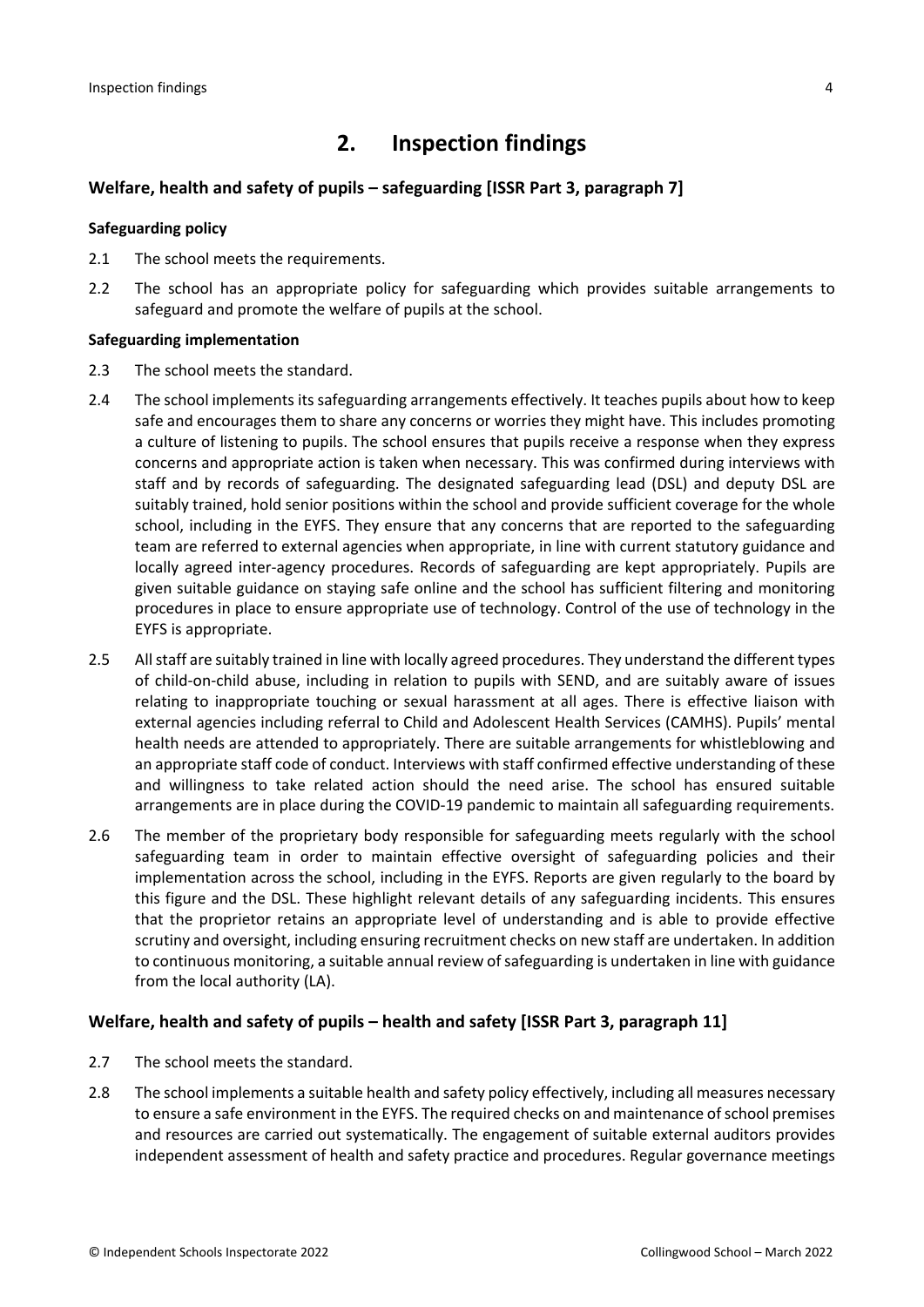review health and safety, including in the EYFS. The school implements suitable measures to guard against COVID-19 in line with government guidance.

#### **Welfare, health and safety of pupils – first aid [ISSR Part 3, paragraph 13]**

- 2.9 The school meets the standard.
- 2.10 The school has a suitable policy for first aid which is implemented effectively. The school ensures that first aid is always administered in a timely and competent manner and that medical records are kept appropriately. There are adequate numbers of appropriately trained staff across the school and paediatric qualified staff in the EYFS. Provision of first-aid equipment in school and for off-site activities is adequate. Procedures include the identification and treatment of those with specific chronic conditions and effective arrangements are in place where necessary. Regular external audits of food preparation and catering are effective in ensuring that all associated risks are monitored, and the school's allergens policy is implemented appropriately.

#### **Welfare, health and safety of pupils – supervision of pupils [ISSR Part 3, paragraph 14]**

- 2.11 The school meets the standard.
- 2.12 Pupils are properly supervised within lessons, as they move around the school and at break and lunchtimes. Duty rotas, displayed to staff, ensure that an appropriate number of suitably qualified staff take responsibility for pupils during the day and during after-school activities. The required ratios are maintained in the EYFS. The school has sufficient numbers of suitably trained staff whom pupils can talk to should they require assistance.

#### **Welfare, health and safety of pupils – risk assessment [ISSR Part 3, paragraph 16]**

- 2.13 The school meets the standard.
- 2.14 The school has an appropriate risk assessment policy and action is taken throughout the school to reduce any risks identified. There is a suitable approach to the management of risk, including in the EYFS. Staff are suitably trained in completing risk assessments and these are reviewed effectively by school leaders and managers. Daily EYFS risk assessments check the room environment and equipment to be used during the day. Detailed risk assessments are carried out for all off-site visits.

#### **Suitability of staff, supply staff and proprietors [ISSR Part 4, paragraphs 18–21]**

- 2.15 The school meets the standards.
- 2.16 The school makes appropriate checks to ensure the suitability of staff, supply staff and proprietors. All such checks are recorded on the single central register of appointments, together with a record of when such checks were made. The required documentary evidence supporting these checks is kept appropriately.

#### **Provision of information [ISSR Part 6, paragraph 32(1)(c)]**

2.17 The school meets the requirements for providing information relating to safeguarding to parents. Particulars of the arrangements for safeguarding are published on the school's website.

#### **Manner in which complaints are handled [ISSR Part 7, paragraph 33]**

2.18 The school meets the standard.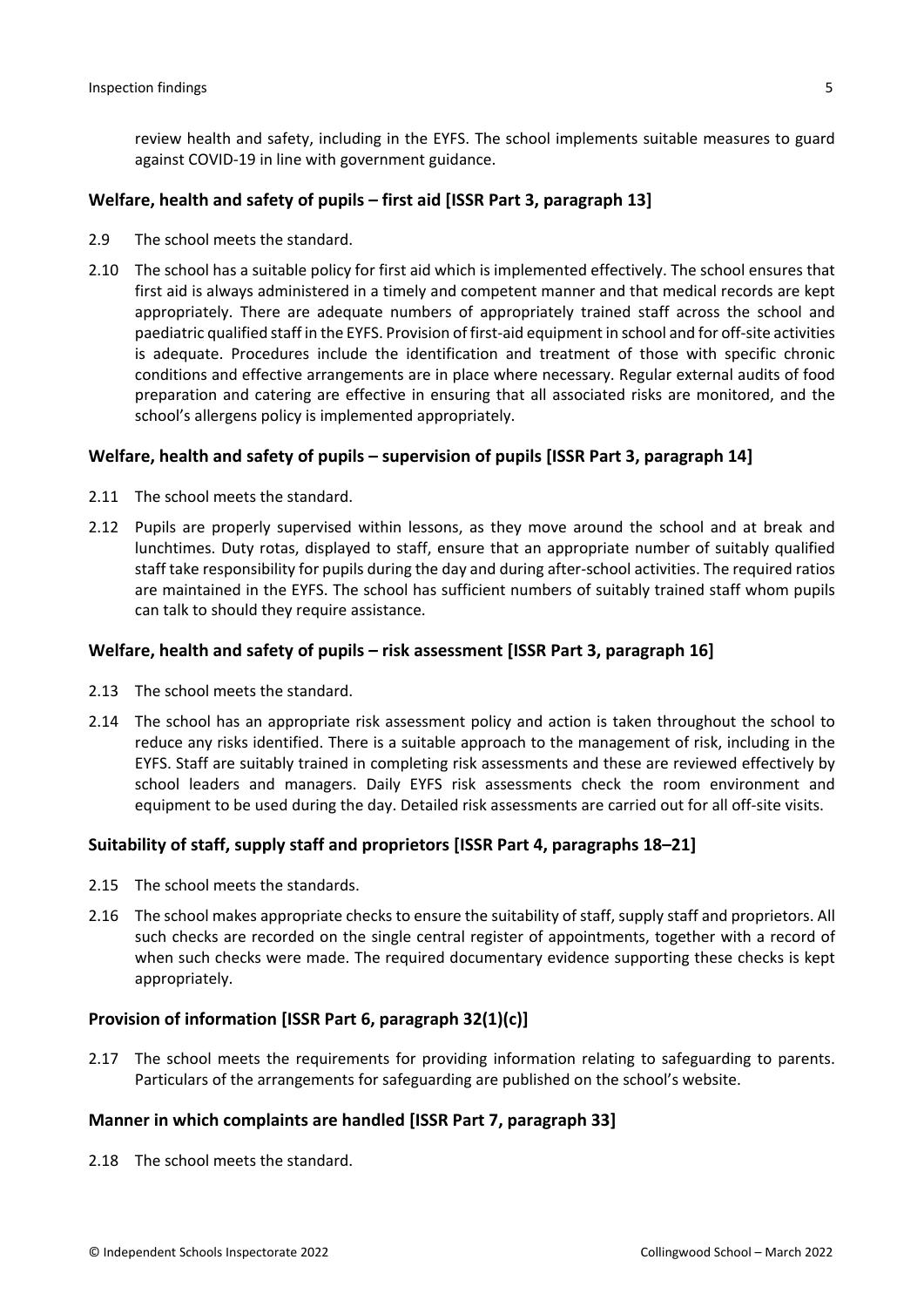2.19 Parental complaints, if any, are handled effectively through a three-stage process, (informal, formal and a hearing before a panel of three, one of whom is independent of the school). Each stage has clear time scales, and at the third stage the panel can make findings and recommendations which are communicated to the complainant. Records are kept appropriately, including of any action taken, whether or not a complaint is successful. Arrangements for recording and/or reporting complaints to Ofsted in the EYFS are suitable.

#### **Quality of leadership and management [ISSR Part 8, paragraph 34]**

- 2.20 The school meets the standard.
- 2.21 Those with leadership and management responsibilities, including those in EYFS, demonstrate good skills and knowledge appropriate to their role and fulfil their responsibilities effectively so that the independent school standards are consistently met, and the well-being of pupils is actively promoted. Appropriate procedures are implemented effectively which allow the proprietor to monitor compliance with regulations.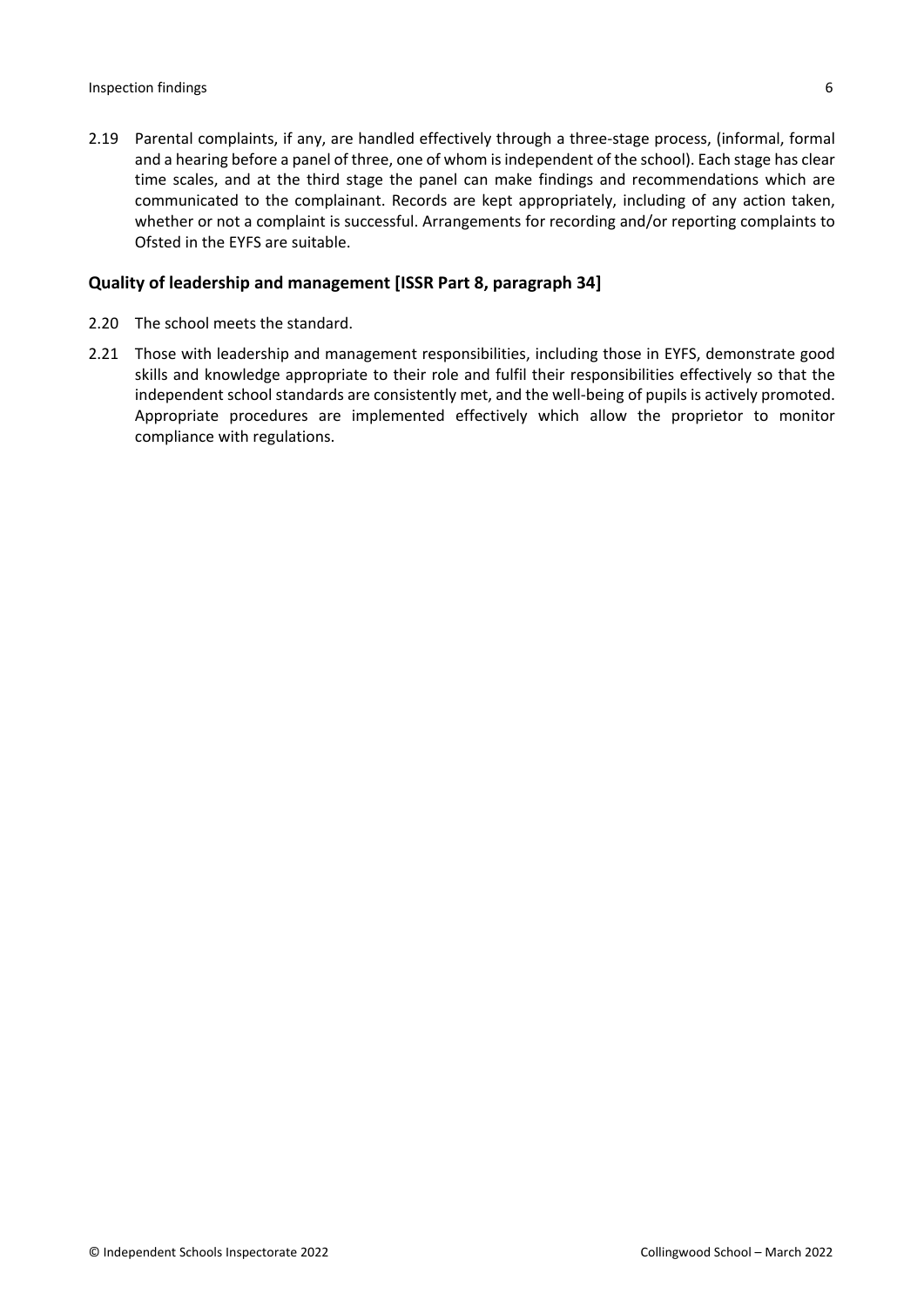# **3. Regulatory action points**

3.1 For the regulations which were the focus of this visit, the school meets all of the requirements of the Education (Independent School Standards) Regulations 2014 and requirements of the Early Years Statutory Framework, and no further action is required as a result of this visit.